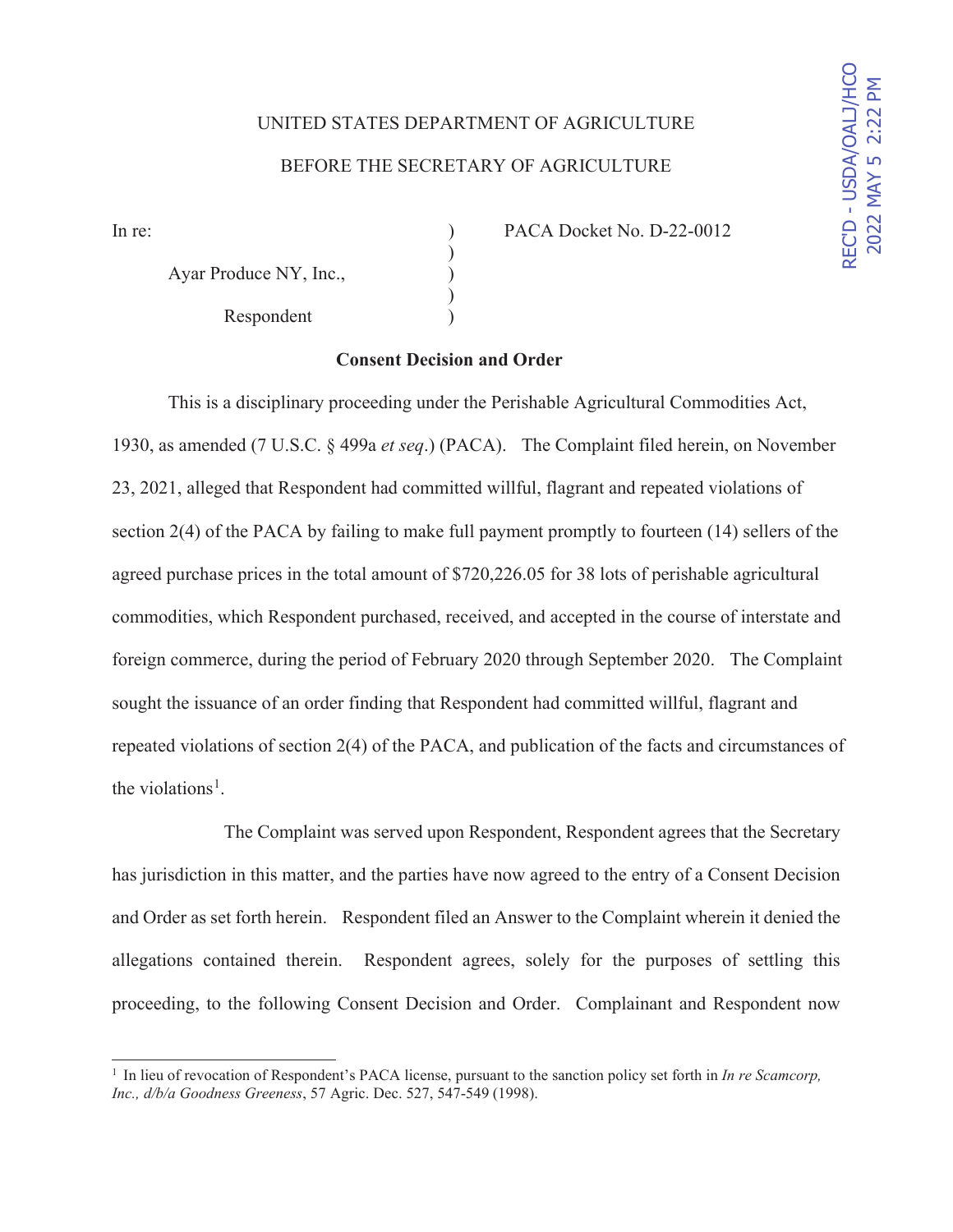consent and agree to the entry of this Consent Decision and Order without further procedure or hearing pursuant to the applicable provisions of the Rules of Practice Governing Formal Adjudicatory Proceedings Instituted by the Secretary Under Various Statutes (7 C.F.R. § 1.130 *et seq*.)(Rules of Practice)(7 C.F.R. § 1.138). Respondent admits that the Secretary has jurisdiction in this matter. The parties agree to the issuance of the following Consent Decision and Order without further procedure or hearing. Respondent specifically waives its right to any further process or procedure in this proceeding. Respondent further waives all rights to seek judicial review and otherwise challenge or contest the validity of this decision, including waiving challenges to the Administrative Law Judge's authority to enter this Decision and Order under the Administrative Procedure Act and the Constitution of the United States, and waives any action against the United States Department of Agriculture under the Equal Access to Justice Act of 1980 (5 U.S.C. § 504 *et seq*.) for fees and other expenses incurred by Respondent in connection with this proceeding or any action against any USDA employee in their individual capacity.

The following findings and conclusions are made without any determination as to whether the responsibly connected party to the Respondent, Necati Ayar, knowingly, intentionally, or recklessly committed any wrongful acts or defalcations of their obligations under the PACA.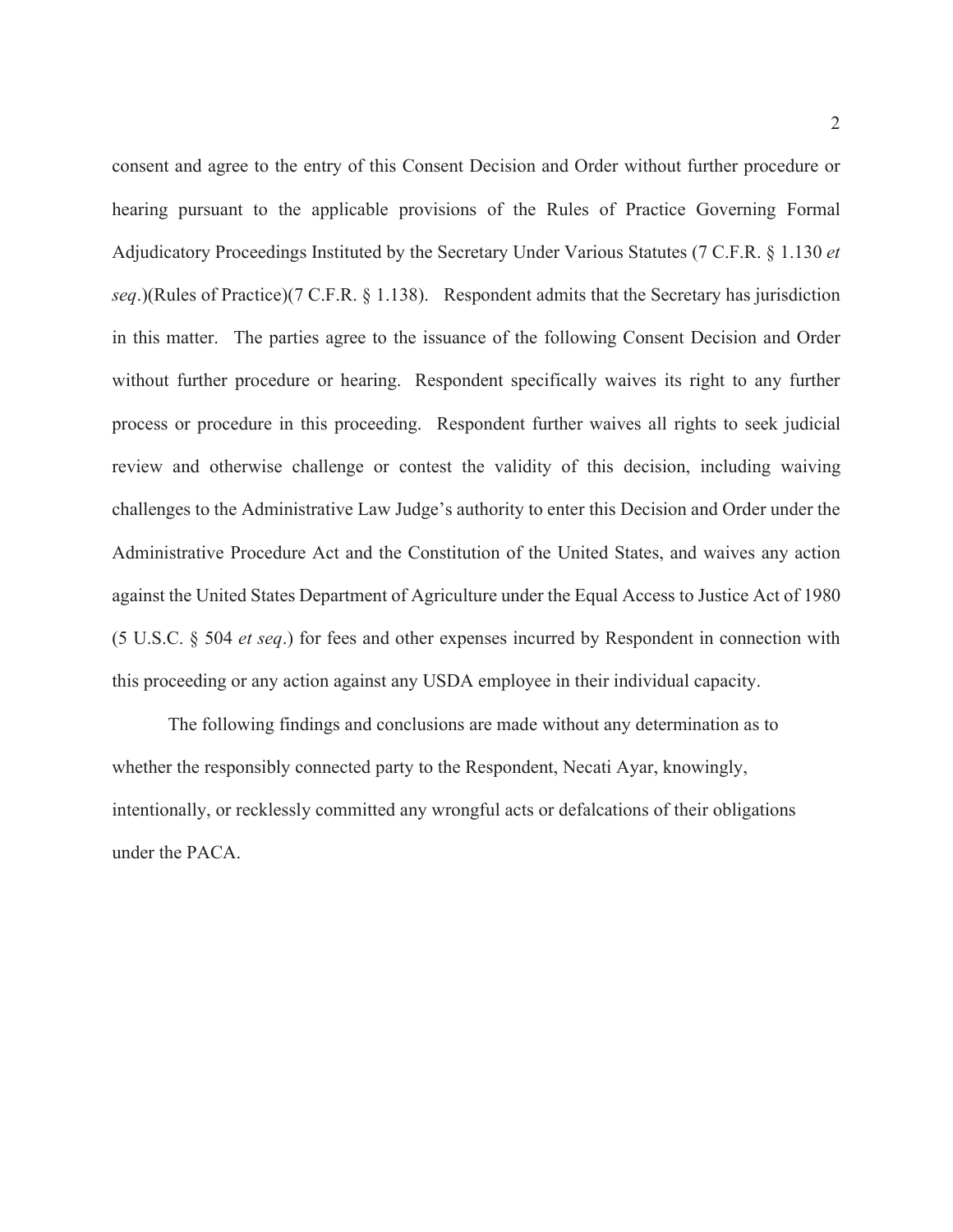#### Findings of Fact

 1. Respondent is or was a corporation organized and existing under the laws of the state of New York and its mailing address is 109 Bay  $8<sup>th</sup>$  Street,  $2<sup>nd</sup>$  Floor, Brooklyn, New York 11228.

 2. At all times material herein, Respondent was licensed and/or operating subject to the provisions of the PACA. License number 20190151 was issued to Respondent on December 13, 2019. This license terminated on December 13, 2020, pursuant to section 4(a) of the PACA (7 U.S.C. § 499d(a)), when Respondent failed to pay the required annual renewal fee.

 3. Respondent, during the period of February 2020 through September 2020, failed to make full payment promptly to fourteen (14) sellers of the agreed purchase prices in the total amount of \$720,226.05 for 38 lots of perishable agricultural commodities, which Respondent purchased, received, and accepted in the course of interstate and foreign commerce.

4. Respondent and Complainant agree, for the purpose of settling this matter, that the *determination* made by the Director of the PACA Division that Mr. Necati Ayar, Respondent's President and 100% shareholder, was "responsibly connected" to Ayar Produce NY, Inc. at the time of its violations is final. Respondent agrees that it will no longer challenge that determination.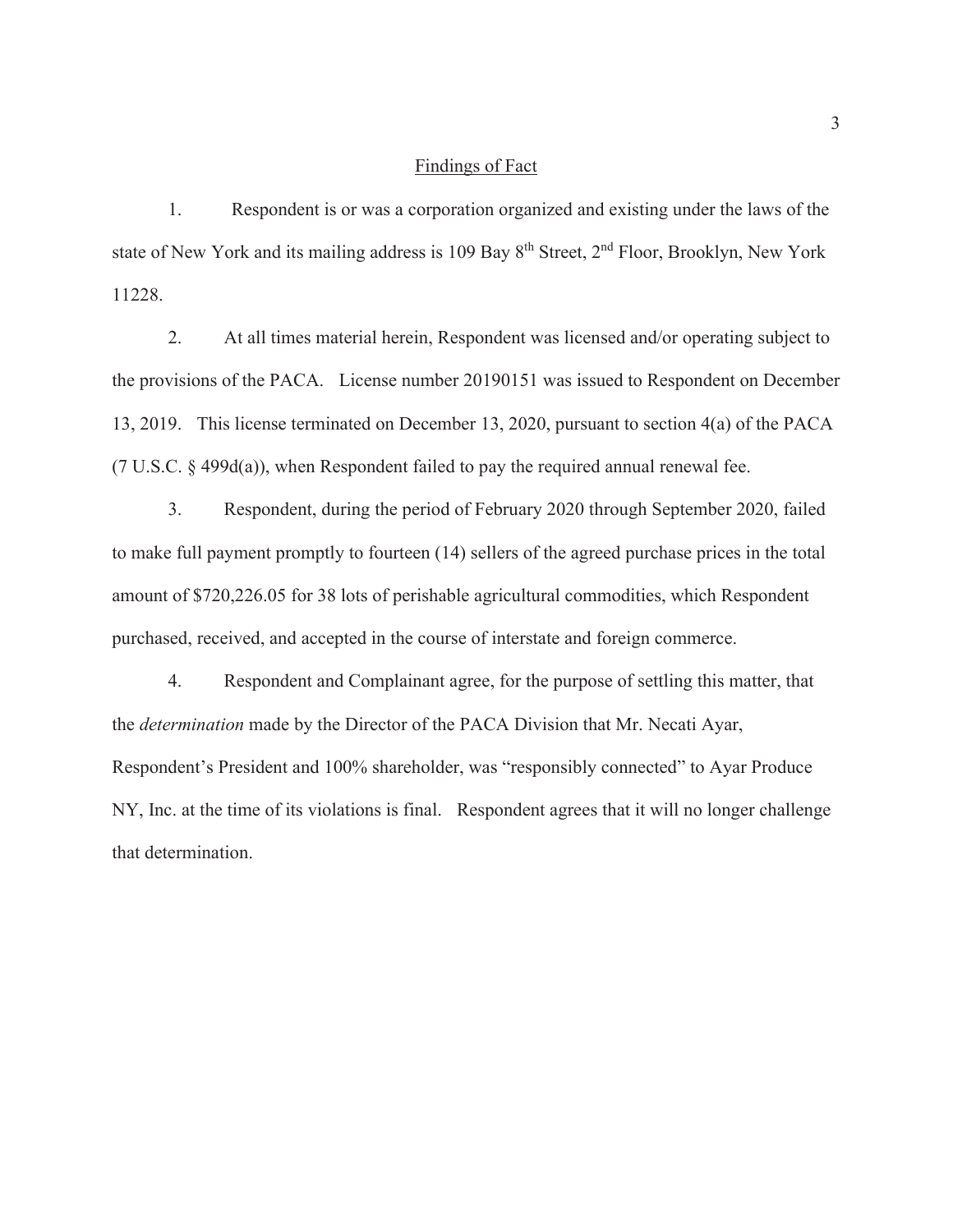The parties further agree that the "responsibly connected" determination does not impose personal liability upon Mr. Ayar for any debt that may remain owing by Ayar Produce NY, Inc. or subject Mr. Ayar to any sanctions, other than the employment and licensing sanctions set out in section 4 (b) and (c) of the PACA (7 U.S.C. §499d(b),(c)) and section 8a of the Act (7 U.S.C.  $\S$  499h(b))<sup>2</sup>.

#### Conclusions

Respondent's failure to make full payment promptly to fourteen (14) sellers of the agreed purchase prices in the total amount of \$720,226.05 for 38 lots of perishable agricultural commodities, which Respondent purchased, received, and accepted in the course of interstate and foreign commerce, during the period of February 2020 through September 2020 constitutes flagrant and repeated violations of section 2(4) of the PACA (7 U.S.C. § 499b(4)).

<sup>2</sup> Section 8(b) of the PACA (7 U.S.C. §499h(b)) provides that: *no licensee shall employ any person, or any person who is or has been responsibly connected with any person*… *who has been found after notice and opportunity for hearing to have committed any flagrant or repeated violation of section 2… . The Secretary may approve such employment at any time following nonpayment of a reparation award, or after one year following the revocation or finding of flagrant or repeated violation of section 2, if the licensee furnishes and maintains a surety bond in form and amount satisfactory to the Secretary as assurance that such licensee's business will be conducted in accordance with this Act and that the licensee will pay all reparation awards, subject to its right of appeal under section 7(c),*  which may be issued against it in connection with transactions occurring within four years following the approval. *The Secretary may approve employment without a surety bond after the expiration of two years from the effective date of the applicable disciplinary order.* Sections 4 (b) and (c) of the PACA (7 U.S.C. §499d(b),(c)) provide that: *The Secretary shall refuse to issue a license to any applicant… found to have committed any flagrant or repeated violation of section 2… for a two year period… if the licensee furnishes and maintains a surety bond in form and amount satisfactory to the Secretary… . In the event such applicant does not furnish such a surety bond, the Secretary shall not issue a license…until three years have elapsed after the date of the applicable order of the Secretary or decision of the court on appeal.*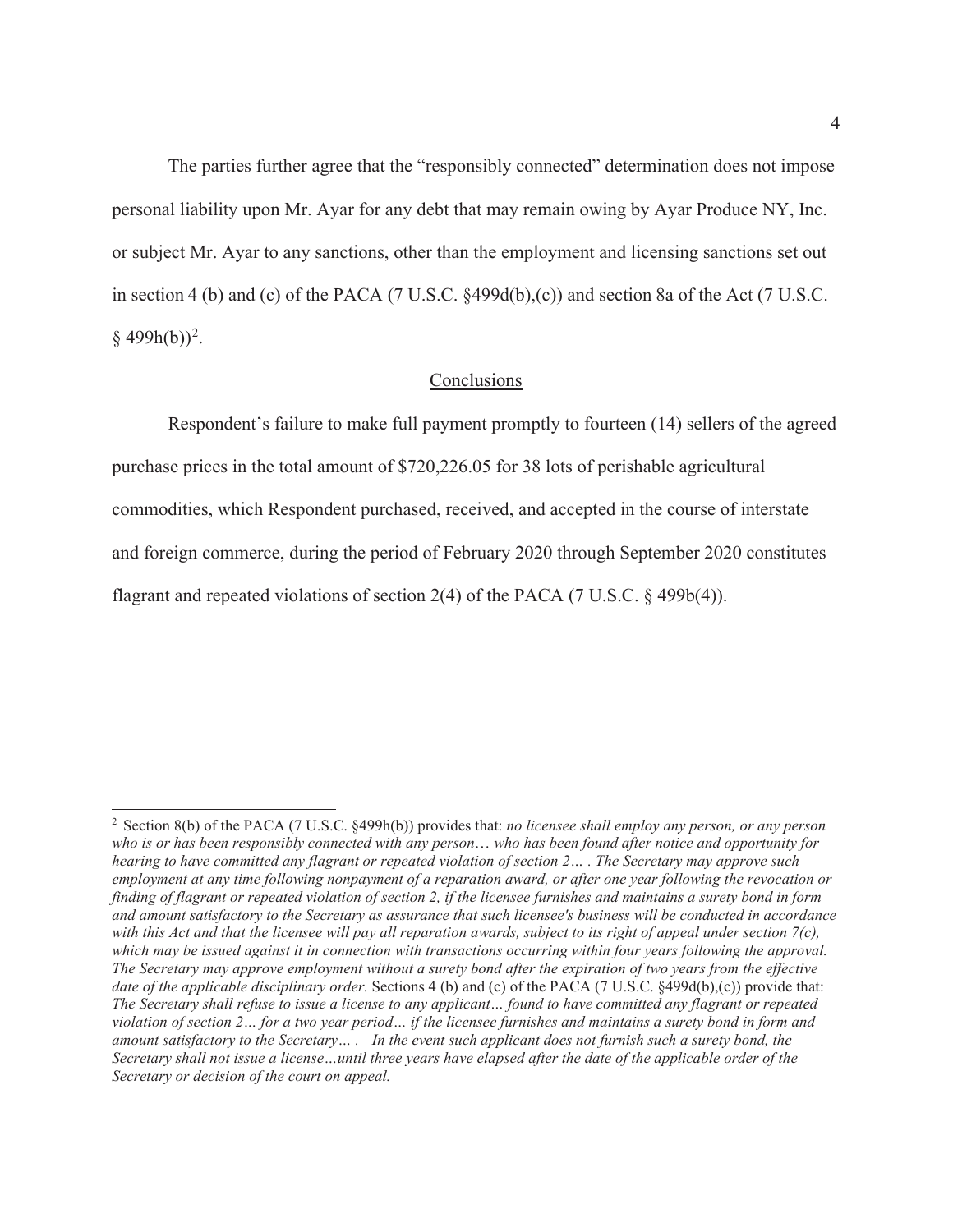#### Order

A finding is issued that Respondent has engaged in flagrant and repeated violations of the

PACA. Accordingly, the facts and circumstances of the violations shall be published.

This Order shall become final and effective upon issuance.

Copies hereof shall be served upon parties.



Christopher Young, Esq. Date signed Co-Counsel for Complainant

Digitally signed by

# $21$ SHELTON SMALLWOOD

Shelton S. Smallwood Date signed Co-Counsel for Complainant

SHELTON SMALLWOOD Date: 2022.05.05